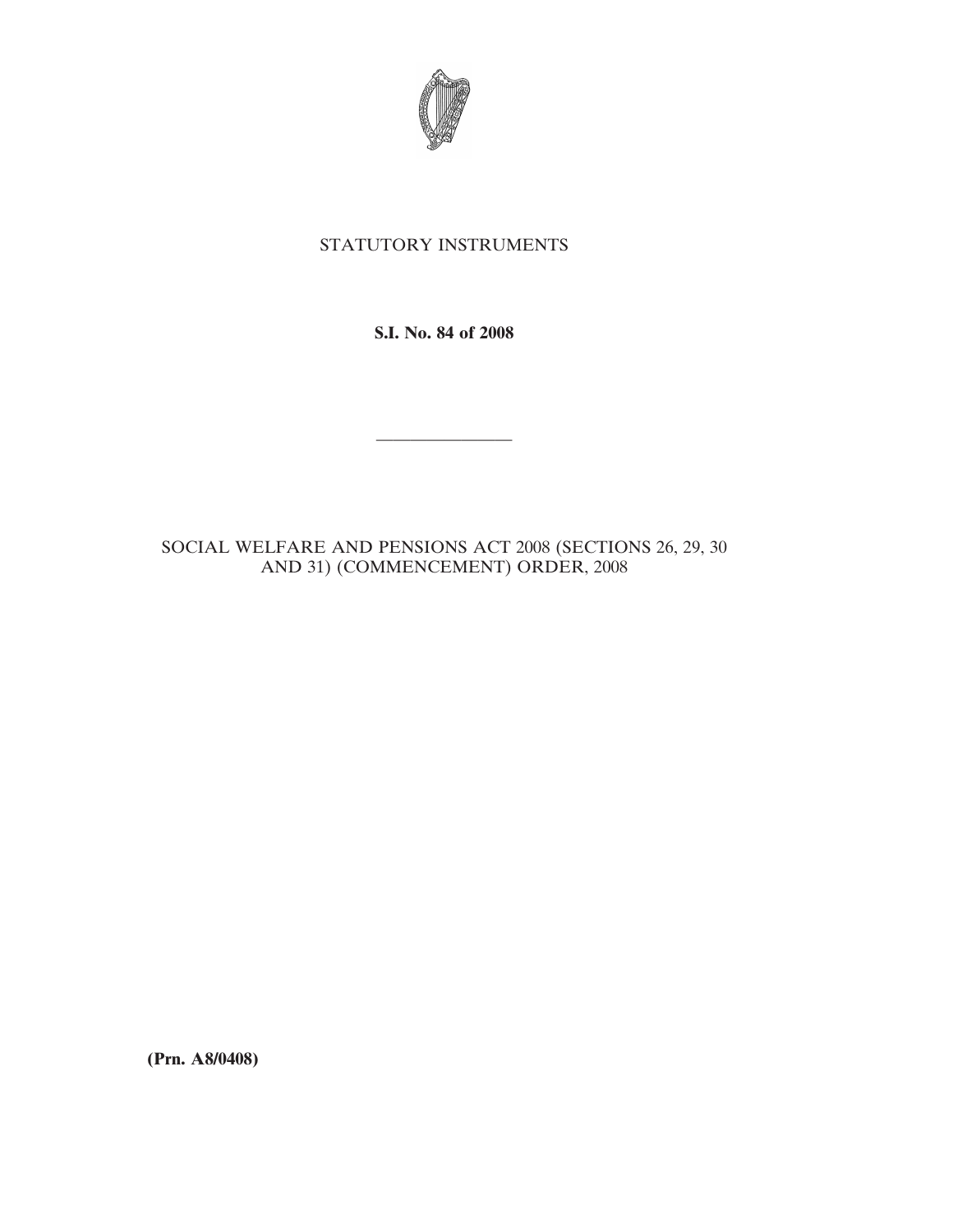## SOCIAL WELFARE AND PENSIONS ACT 2008 (SECTIONS 26, 29, 30 AND 31) (COMMENCEMENT) ORDER, 2008

The Minister for Social and Family Affairs, in exercise of the powers conferred on him by section 1(6) of the Social Welfare and Pensions Act 2008 (No. 2 of 2008), hereby orders as follows:

# *Citation.*

1. This Order may be cited as the Social Welfare and Pensions Act 2008 (Sections 26, 29, 30 and 31) (Commencement) Order 2008.

#### *Commencement.*

2. The 14th day of April 2008 is appointed as the day on which sections 26, 29, 30 and 31 of the Social Welfare and Pensions Act 2008 come into operation.



GIVEN under the Official Seal of the Minister for Social and Family Affairs, 1 April 2008

MARTIN CULLEN Minister for Social and Family Affairs.

*Notice of the making of this Statutory Instrument was published in "Iris Oifigiu´il" of* 4*th April*, 2008.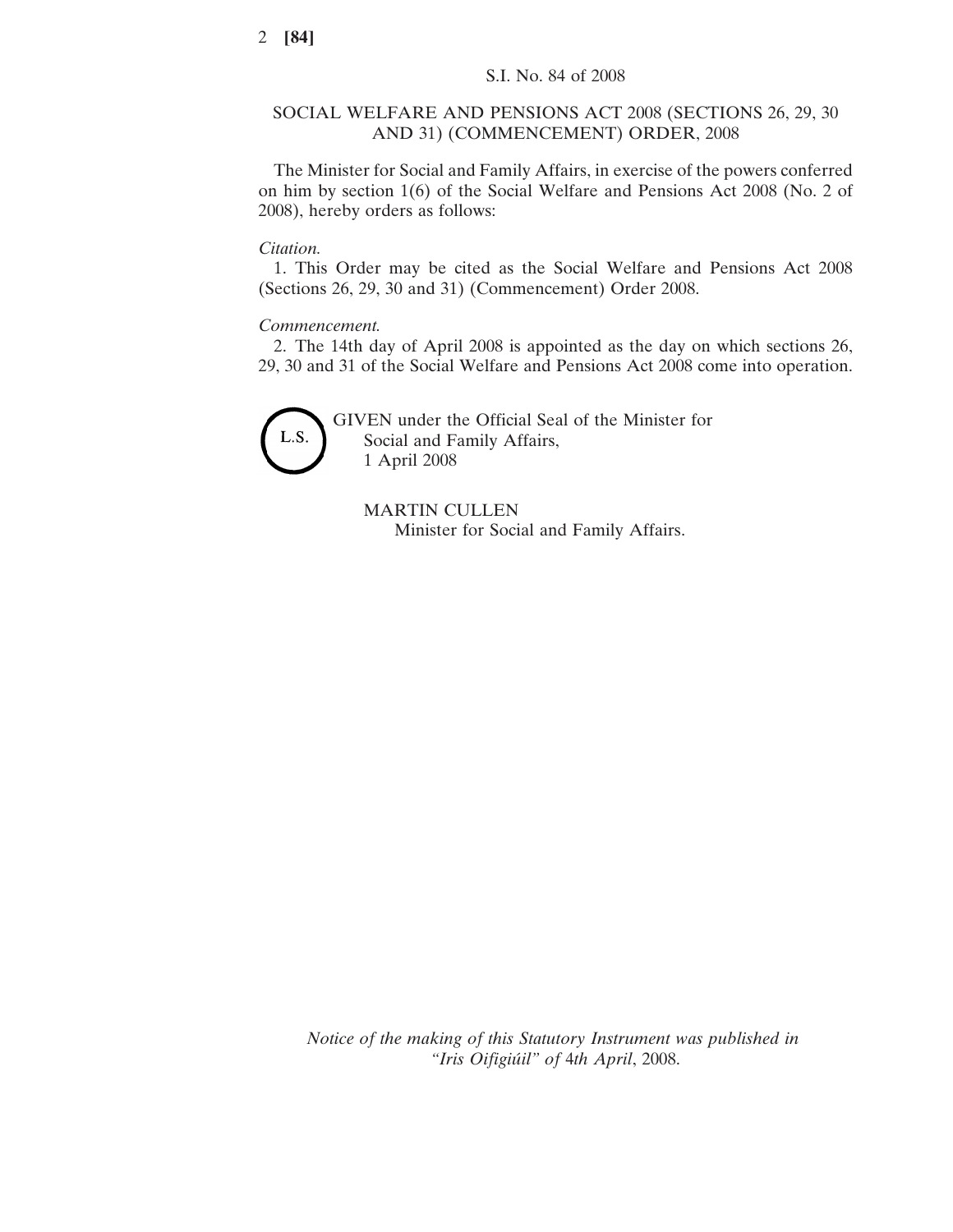**[84]** 3

## EXPLANATORY NOTE

*(This note is not part of the Instrument and does not purport to be a legal interpretation).*

This Order provides for the commencement of sections 26, 29, 30 and 31 of the Social Welfare and Pensions Act 2008 with effect from the 14th April 2008, as follows:

*Section 29* of the Social Welfare and Pensions Act 2008 provides for a number of miscellaneous amendments to the Pensions Act as follows—

- amends section 2 of the Act by inserting a definition for ''accumulated value'' and amending the definition of ''defined contribution scheme'' to clarify that the long service benefit is based on the accumulated value of contributions and investment returns rather than being in total directly determined by the amount of the contributions paid. Sections 27(2) and 30(1) of the Act are also being amended as a consequence of the new definition of ''accumulated value'';
- amends section 3B(2) of the Act which is purely technical in nature to clarify that certificates given by officers of the Board can state that the notice referred to in that section was received by a date 3 days after the date on which the notice was sent rather than exactly 3 days after the date of sending;
- amends section 4(1) of the Act allowing the Revenue Commissioners and the Pensions Ombudsman exchange certain information;
- amends section 54 of the Act to allow the Pensions Board request certain statistical information from trustees of small trust RACs;
- amends section 141(4) of the Pensions Act in relation to the enforcement of determinations made by the Pensions Ombudsman to include the registered office or the place of business of a person against whom a determination has been made;
- Schedule 2 to the Act provides for formal textual amendments only.

**Section 30** provides for a technical amendment to the Family Law Act 1995.

*Section 31* provides a similar amendment to the Family Law (Divorce) Act 1996.

Both of these amendments are as a consequence of the amendment being made in section 29 of the Act to the definition in the Pensions Act 1990 of ''defined contribution scheme''.